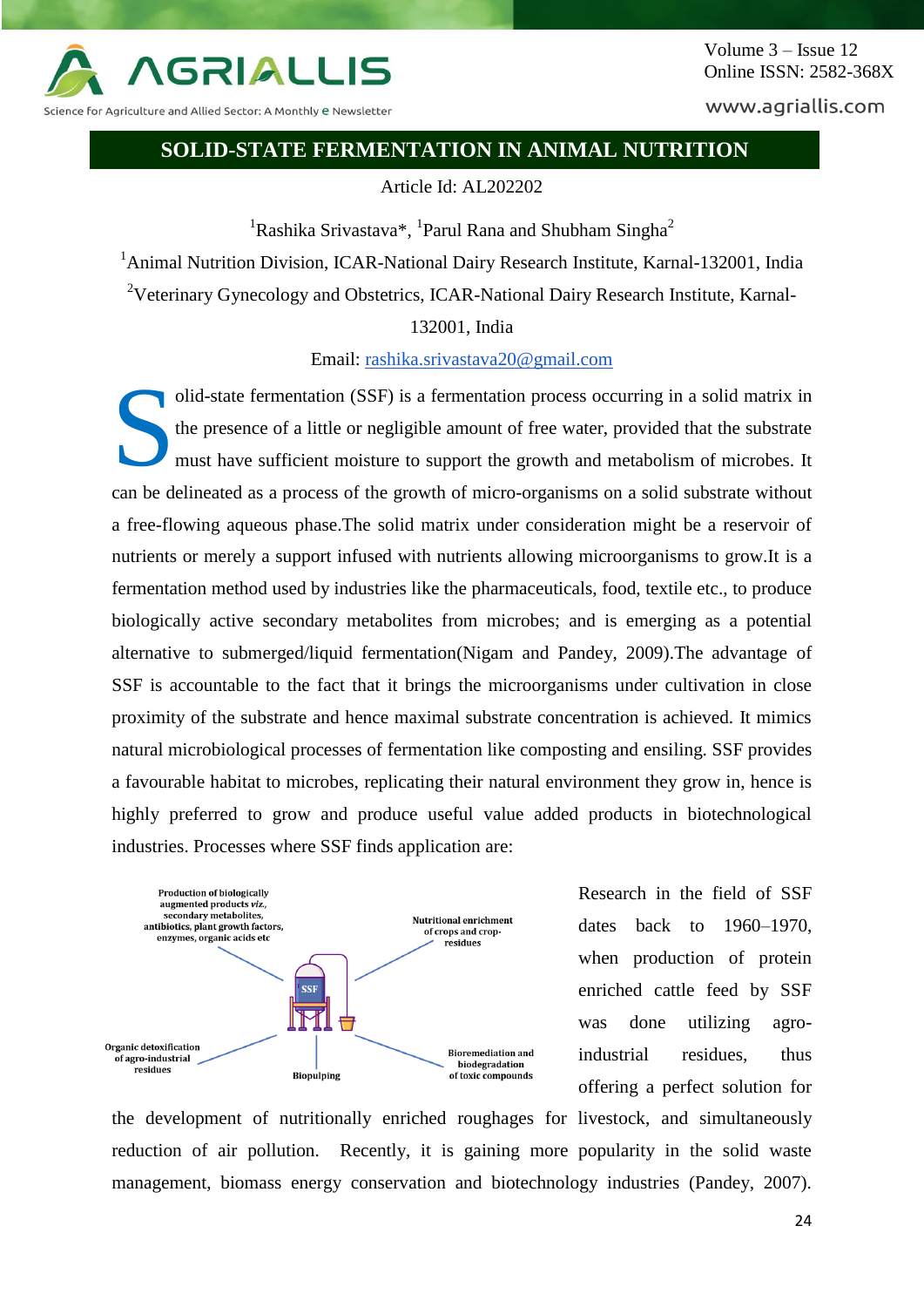

Rice straw, sugarcane bagasse, wheat straw, rice hulls, and corn cobs are among the Science for agricultural wastes utilised as SSF substrate (Gonzalez et al., 1993).

## **Steps in Solid State Fermentation**

SSF is normally multistep processes involving the following steps:

- i. The process is initiated with the pre-treatment of substrate raw material by mechanical, chemical or biochemical processing to increase the surface area and increase nutrient availability.
- ii. Deposition of a solid culture substrate, such as rice or wheat bran, on flatbeds after seeding it with microbes for fermentation
- iii. The substrate is then left in a room with temperature-control system for some days.
- iv. Hydrolysis of primarily polymeric substrates, e.g., polysaccharides and proteins.
- v. Utilization (fermentation) of hydrolysis products.
- vi. Separation and purification of end products.



**Fig.1:** Solid-state fermentation process for production biomolecules and value-added products (Srivastava *et al.,* 2019)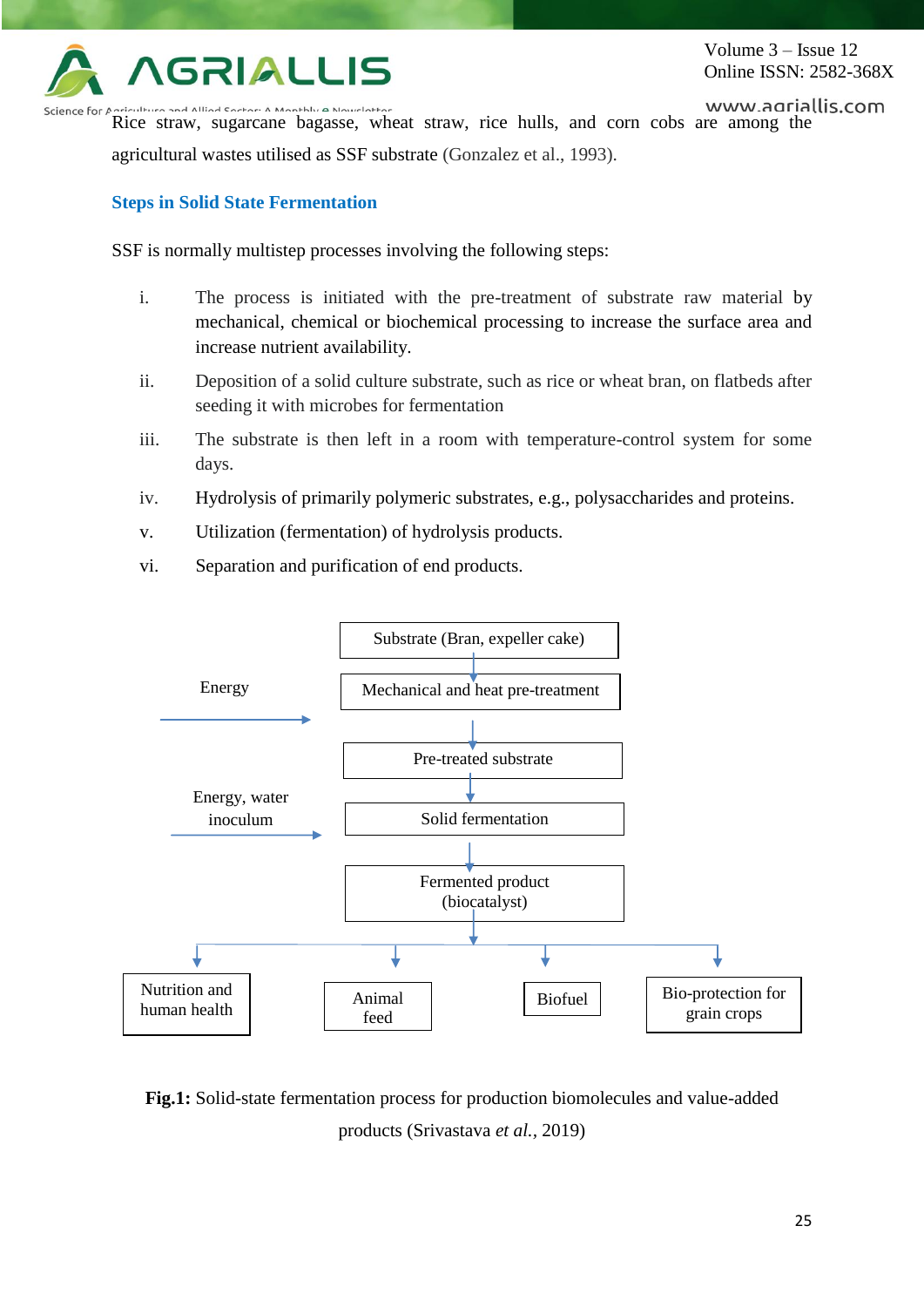

www.agriallis.com

### **Applications of SSF**

Solid-state fermentation has emerged as a potential methodology for the production of microbial products such as feed, fuel, industrial chemicals, and pharmaceutical products.

It is widely employed to manufacture several enzymes, organic acids, which are subjected to extraction and purification, employed to produce different products.

It can also be used in bioremediation and bio-leaching.

Application of SSF in production of certain active secondary metabolites are listed below.

| <b>Product</b>                | <b>Use</b>                                                           | <b>Source</b>                                                                                        | <b>Substrate</b>     |
|-------------------------------|----------------------------------------------------------------------|------------------------------------------------------------------------------------------------------|----------------------|
| <b>Pharmaceuticals</b>        |                                                                      |                                                                                                      |                      |
| Zearalenone                   | Growth promoter                                                      | Fusariummoniliforme                                                                                  | Corn                 |
| <b>Bacterial</b><br>endotoxin | Insecticide                                                          | <b>Bacillus thuringensis</b>                                                                         | Coconut waste        |
| Penicillin                    | Antibiotic                                                           | Penicilliumchrysogenum                                                                               | Sugarcane<br>bagasse |
| Cephalosporin                 | Antibiotic                                                           | Cephalosporiumarmonium                                                                               | <b>Barley</b>        |
| Oxytetracycline               | Antibiotic                                                           | S. rimosus                                                                                           | Corn cob             |
| Cyclosporin A                 | Immuno<br>suppressive<br>drug                                        | Tolypocladiuminflautum                                                                               | Wheat bran           |
| <b>Enzymes</b>                |                                                                      |                                                                                                      |                      |
| Lipase                        | niger,<br>Aspergillus<br>Candida<br>rugosa,<br>Penicilliumrestrictum | Gingelly oil cake, coconut cake, babassu oil<br>cake,                                                |                      |
| Cellulases                    | <b>Bacillus</b><br>subtilis,<br>Aspergillus sp                       | Banana fruit stalk wastes, soyabean meal,                                                            |                      |
| Pectinases                    | Talaromycesflavus,<br>Aspergillus niger                              | Citrus wastes, soy bran and wheat bran,<br>apple pectin.                                             |                      |
| <b>Polymers</b>               |                                                                      |                                                                                                      |                      |
| Succinoglycan                 | Agrobacterium<br>tumefaciens, Rhizobium<br>hedysaris                 | Spent malt grain or ivory nutshaving or<br>grated<br>carrots, impregnated spent malt<br>grains       |                      |
| Xanthan gum                   | Xanthomonascampestris                                                | Spent malt grains, citrus peels, apple<br>pomace, or grape pomace, Impregnated<br>spent malt grains. |                      |

## *Conditions for SSF*

The technical and economic success of SSF is determined by a number of factors, some of which are listed below: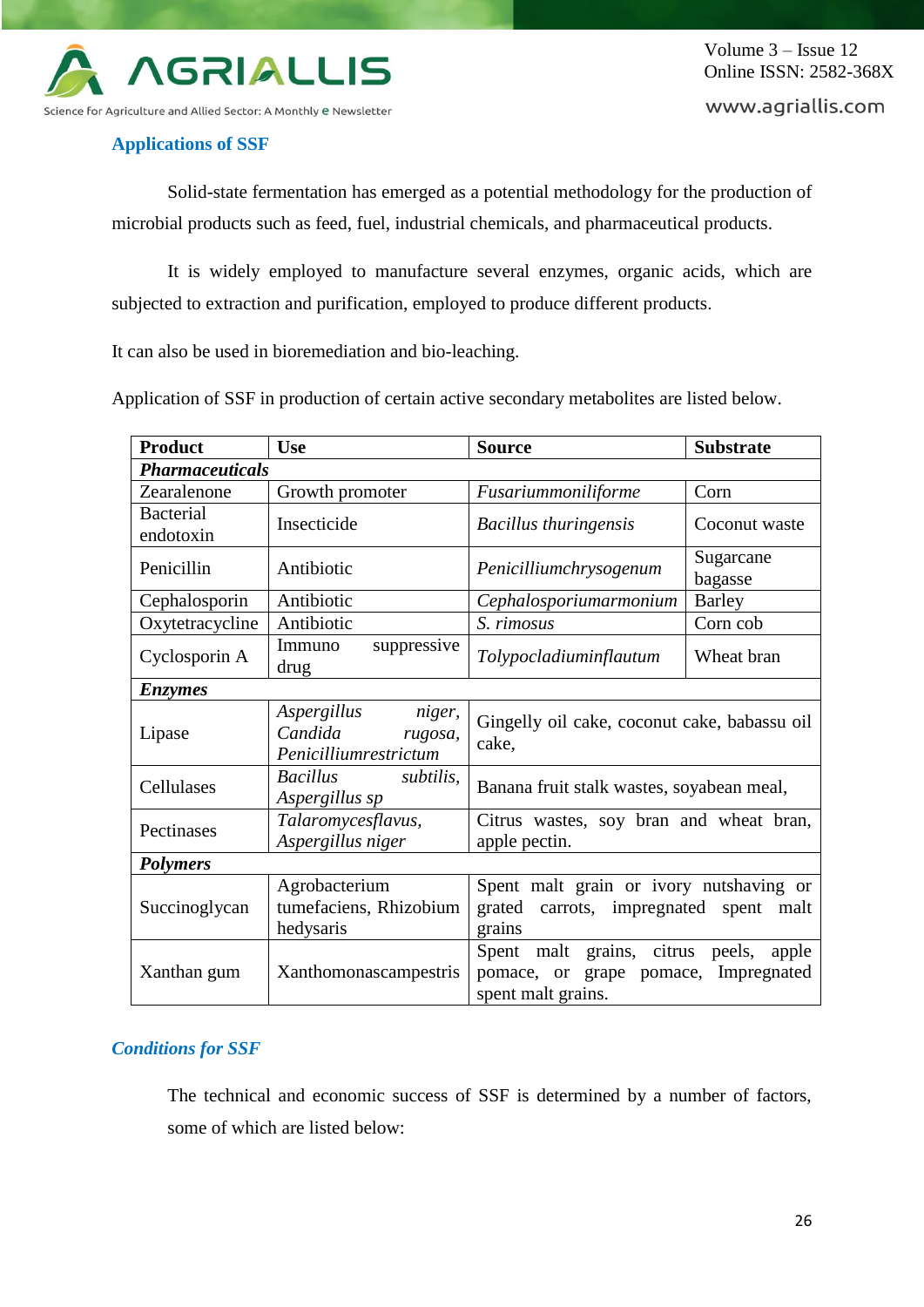

**i) The choice of substrate**: It determines the fermentation by-products and biomolecules.

*Material used for substate*: For production of enzymes like amylase, starch-based substrates are used as material for SSF, while for the production of cellulase enzymes cellulosic or lignocellulosic substrates are used.The morphology and chemical composition of the substrate play crucial roles for enzyme production. (Soccol et al.,2017). Based on the type of substrate under consideration, SSF can be of two types: SSF with non-reactive (inert) materials acting as mere support and;

Noninert materials, such as biomass which act as support, and serve as carbon and nutrient sources to promote microbial growth (Carbou et al., 2018)

*Particle size of substrate*: Substrates with finer particle sizes provide a fixed geometry and a greater surface area: volume ratio, show better enzyme production than substrates with larger particle sizes. But if the particle is too small, it causes agglomeration and interferes with microbial respiration, decreasing the microbial growth (Oriol et al., 1988).

*Moisture*: Substrate moisture influences the SSF process significantly. Low substrate moisture is unfavourable for microbes, resulting in their poor growth, while high moisture content serves as an obstacle to oxygen penetration and hence slow down the process. Since the substrate is the fundamental parameter for microbial growth,kineticsdepend on it (Thomas *et al.,* 2013).

#### **ii) The choice of microorganisms**:

The choice of the microbes is apparently based on the selection of the substrate and desired product.Fungi and yeast are the most preferred microbes for SSF, as they thrive on solid medium and are able penetrate it with their hyphae and rhizoids, and their water activity is suited for SSF.Bacterial contamination can be avoided in fungal SSF by increasing the substrate: moisture ratio.The microbiological components of SSF can occur as single pure cultures, mixed identifiable cultures or totally mixed indigenous microorganisms. In bacterial species, Bacillus and Clostridium are the potential bacteria, while *Aspergillus, Trichoderma, and Mucor* are well-known fungal species for the SSF process (Sangsurasak et al.,1996). Additionally, filamentous fungi are best suited to produce industrially important enzymes by solid state fermentation.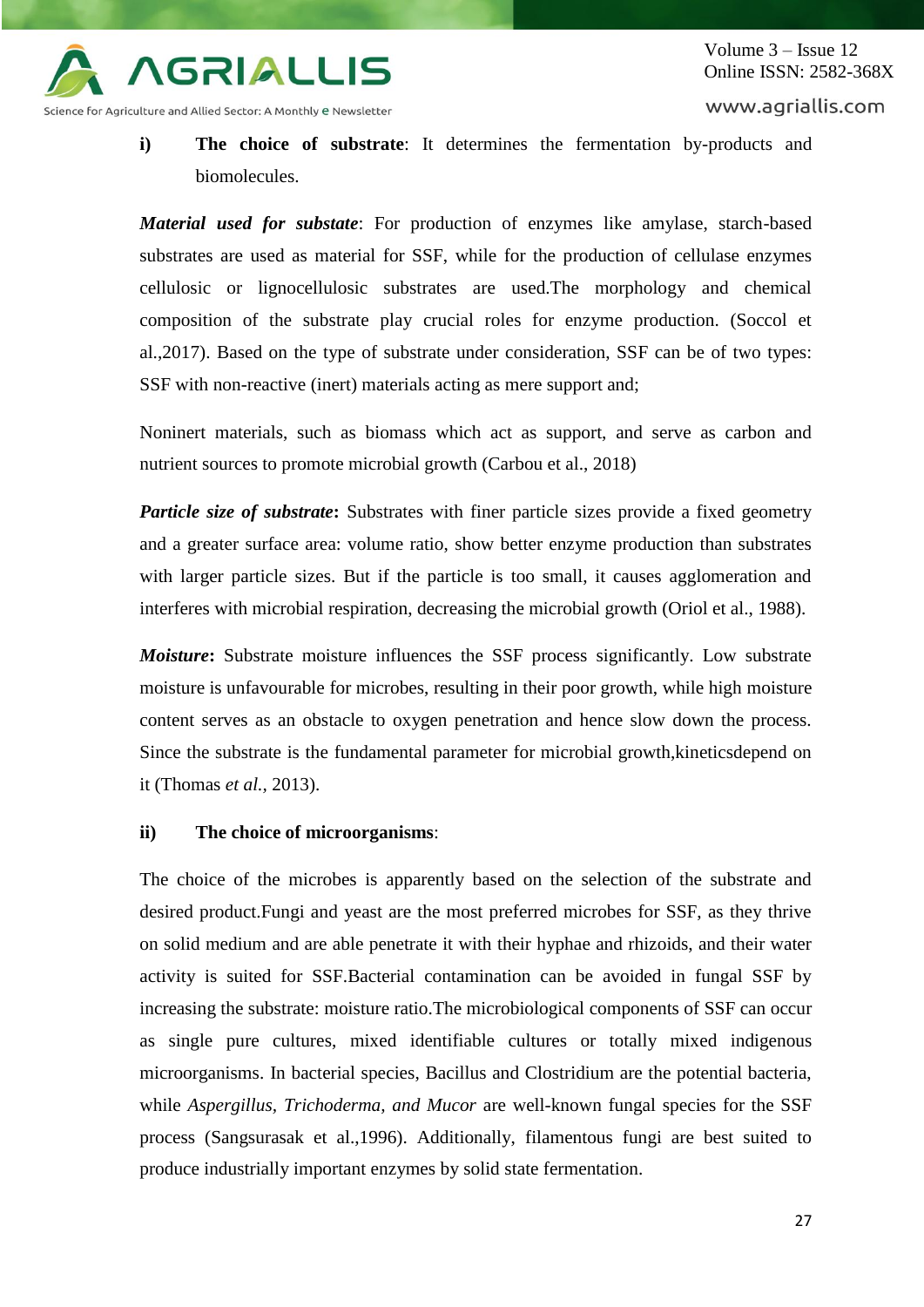

#### **iii) Physio-chemical characteristics:**

Volume of inoculum volume, viability, and vegetative cells' ability are the first physiochemical parameters that determine the growth of mycelium and microbes and their interactions with the substrate in medium.

*Moisture:* The moisture level is another important parameter. A moisture level in range of 60-70% is generally suited for both fungi and bacteria under the SSF condition. The requirements for water by microorganisms is expressed as the water activity  $(A_w)$  of the microorganisms and not the amount of water present in the solid substrate (Desgranges et al., 1991). Bacteria mainly grow at higher  $a_w$  values, while filamentous fungi and some yeasts can grow at lower  $a_w$  value (0.6-0.7)

The optimum pH for action of fungal metabolic activity is 4-5. pH: It is a significant parameter which makes the SSF process efficient. However, the accumulation of organic acids as fermentation by-products causes a decline in pH, it can be maintained by other salts present in the medium.

Temperature:In general, SSF is carried outat optimum levels by mesophilic microorganisms. Particularly, fungi can survive in the wide range of temperature of 20°C-55°C. The maximum product output is obtained as microbes function best at their optimum temperature (Penaloza et al., 1991).

*Nutrient requirements*: The fulfilment of nutritional demands of the microorganism during the SSF is a strong determinant of the output. Macro- and microelements are a prerequisite and improve the metabolic activities of microorganisms during the fermentation (Krishna et al., 2001). A Carbon/Nitrogen ratio of 16 is best suited for the composition of the substrate and is used for fermentation processes (Krishna et al., 2005).

#### **SSF Treatment of Crop Residues for Ruminant Feeding**

Crop residues are commonly known as "lignocellulosics" because they have high content of cellulose and are associated with the biopolymer lignin. Even with the assistance of hydrolytic enzymes, the rumen microbiota (bacteria, protozoa, and fungus) are not capable of efficiently cleaving these bonds. White rot fungi (WRF) can break the ligno-cellulose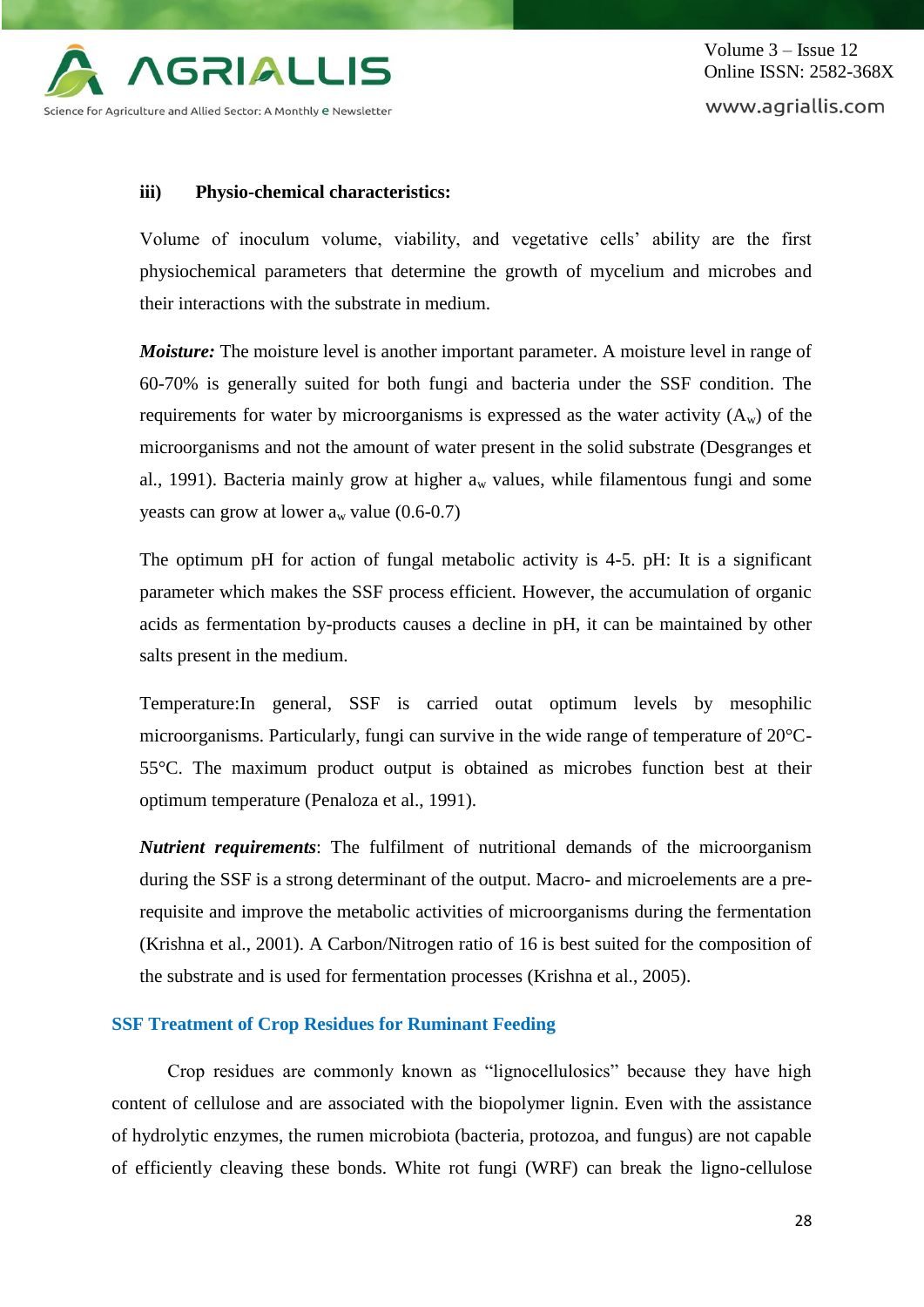

Science for Agriculture and Allied Sector: A Monthly <mark>e N</mark>ewsletter

## Volume 3 – Issue 12 Online ISSN: 2582-368X

www.agriallis.com

complexes in such crop residues, releasing free cellulose and thus increasing their feeding value for ruminants. Compared to untreated roughages, biologically treated roughages exhibit greater digestibility for most nutrients (both cell walls and cell solubles) and a greater crude protein content and more fermentable carbohydrates.

Furthermore, recent findings have shown that feedstuffs exposed to solid state fermentation (SSF) using fungi result in lower methanogenesis as a result of enhanced digestion and nutrient absorption, and a decrease in structural carbohydrates. Kamra and Zadrazil (1988) elucidated that when the product is meant for ruminant feeding, the bioconversion procedure should increase lignocellulose digestibility. The biological upgradation of crop residues into animal feed should be characterised by considerable lignin degradation and nutrient liberation from the matrix and the accumulation of digestible components (Zadrazil et al., 1999) as enhancing the nutritional status of the finished product using microbial protein. Silva et al. (2002) reduced substrate fibre and CP levels treated with *Pleurotuspulmonaris*. However, all fungi do not improve the digestibility of straw. Jalc et al. (1994) reported that during bioconversion of wheat straw with *Polyporus ciliates*, digestibility was improved whereas with *Lentinustigrinus*, it was reduced.

A major proportion of animal trials on the application of fungal-treated agro wastes elucidated favourable nutrient utilisation response, nitrogen (N) balance and gain in body weight (Walli et al., 1988; Mahesh 2012; Shrivastava et al., 2012) although it is not consistent with all types of fungi. It is an established fact that good quality forage NDF in lactating cow diet is needed to maintain rumen functioning and optimum milk yield (Robinson and McQueen, 1992), so fungal treatment of fibrous feed improves digestible NDF and hence improves milk yield. Ward and Perry (1982) reported an improved digestibility of DM and NFE of corn cobs treated with *Trichodermaviride* in lambs. Fazaeli et al. (2004) observed that inclusion of fungal treated straw upto 30% of the total mixed ration in lactating Holstein cows improved the digestibility and an increase in fat corrected milk yield by 13% and average body weight gain. Ruminants release more  $CH_4$  on fibrous diets. Mahesh (2012) observed a linear reduction in  $CH_4$  (%) from fungal treated wheat straws which contained lesser fibre fractions (NDF and ADF) than untreated straw. Abo-Donia et al. (2005) and Omer et al. (2012) reported a substantial improvement in ruminal pH and the NH3-N concentration of the rumen liquor in biologically treated groundnut hulls and sugarcane bagasse, and *Trichodermaressi* treated corn stalks (Omer et al., 2012).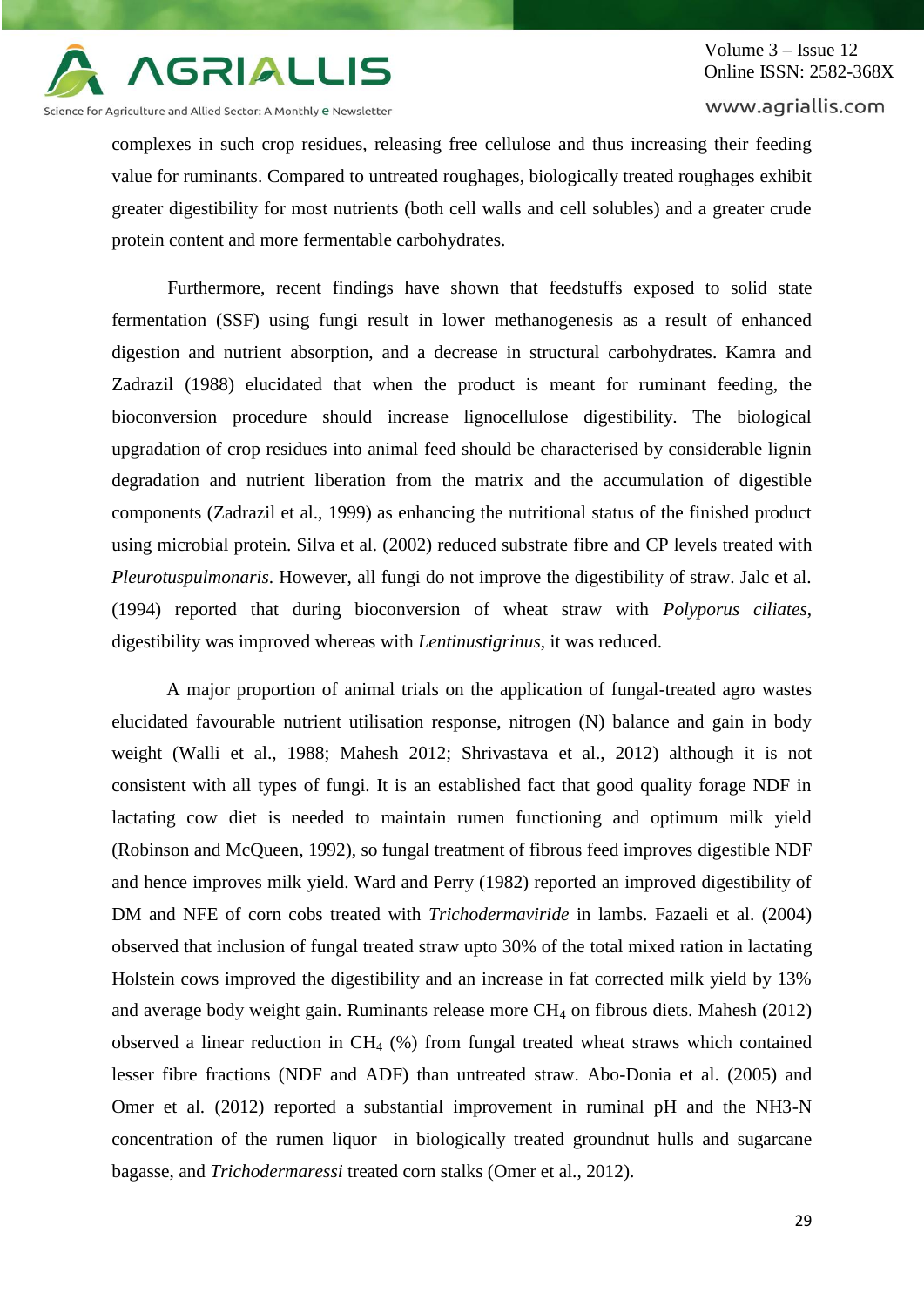

www.agriallis.com

# **Differences between Solid State Fermentation (SSF) and Submerged Liquid Fermentation (SLF)**

| <b>Solid State Fermentation (SSF)</b>                                                                              | <b>Submerged Liquid Fermentation (SLF)</b>                                 |  |
|--------------------------------------------------------------------------------------------------------------------|----------------------------------------------------------------------------|--|
| Preferred organisms need less water for                                                                            | Water content is much higher than the media                                |  |
| growth. Eg: filamentous fungi.                                                                                     | concentration                                                              |  |
| The inert support (natural or artificial),<br>containing all components for growth are in<br>the form of solution. | The essential processed ingredients<br>are<br>expensive.                   |  |
| Less probability of contamination as there is                                                                      | Higher water activity is the major cause of                                |  |
| lesser availability of water                                                                                       | contamination in SLF.                                                      |  |
| Small size bioreactors can be used.                                                                                | Large-scale bioreactors are required as the<br>volume of the media is more |  |
| Less consumption of energy is needed for                                                                           | Power consumption is more due to high air                                  |  |
| aeration and gas transfer.                                                                                         | pressure                                                                   |  |
| The limiting factor for growth is diffusion of<br>nutri                                                            | Vigorous mixing makes diffusion easy                                       |  |
| Downstream processing is easier, cheaper and                                                                       | The aqueous form makes downstream process                                  |  |
| less time consuming.                                                                                               | difficult and expensive                                                    |  |
| Liquid waste is not produced                                                                                       | High quantity of liquid waste is produced                                  |  |

(Manpreet *et al.,* 2005)

#### **Limitations of SSF**

- Microorganisms that can only withstand low moisture levels can be employed.
- Precise monitoring of SSF conditions (e.g.,  $O_2$  and  $CO_2$  levels, moisture content) is not possible.
- As a result of the sluggish growth of the organisms, product creation is limited.
- Heat generation causes issues, and controlling the growing environment is quite challenging.

#### **Conclusions**

SSF is a potential clean technology for producing microbial metabolites from solid substrates like agro-industrial waste. SSF is a cost-effective green technology for the production of high-efficiency metabolites. Many value-added compounds are produced using SSF at the industrial level. To make the process more efficient, this technology must be improved in the areas of mass transfer, aeration, agitation, and maximal substrate conversion into products. This field has enormous potential, with the ability to expand to a bigger scale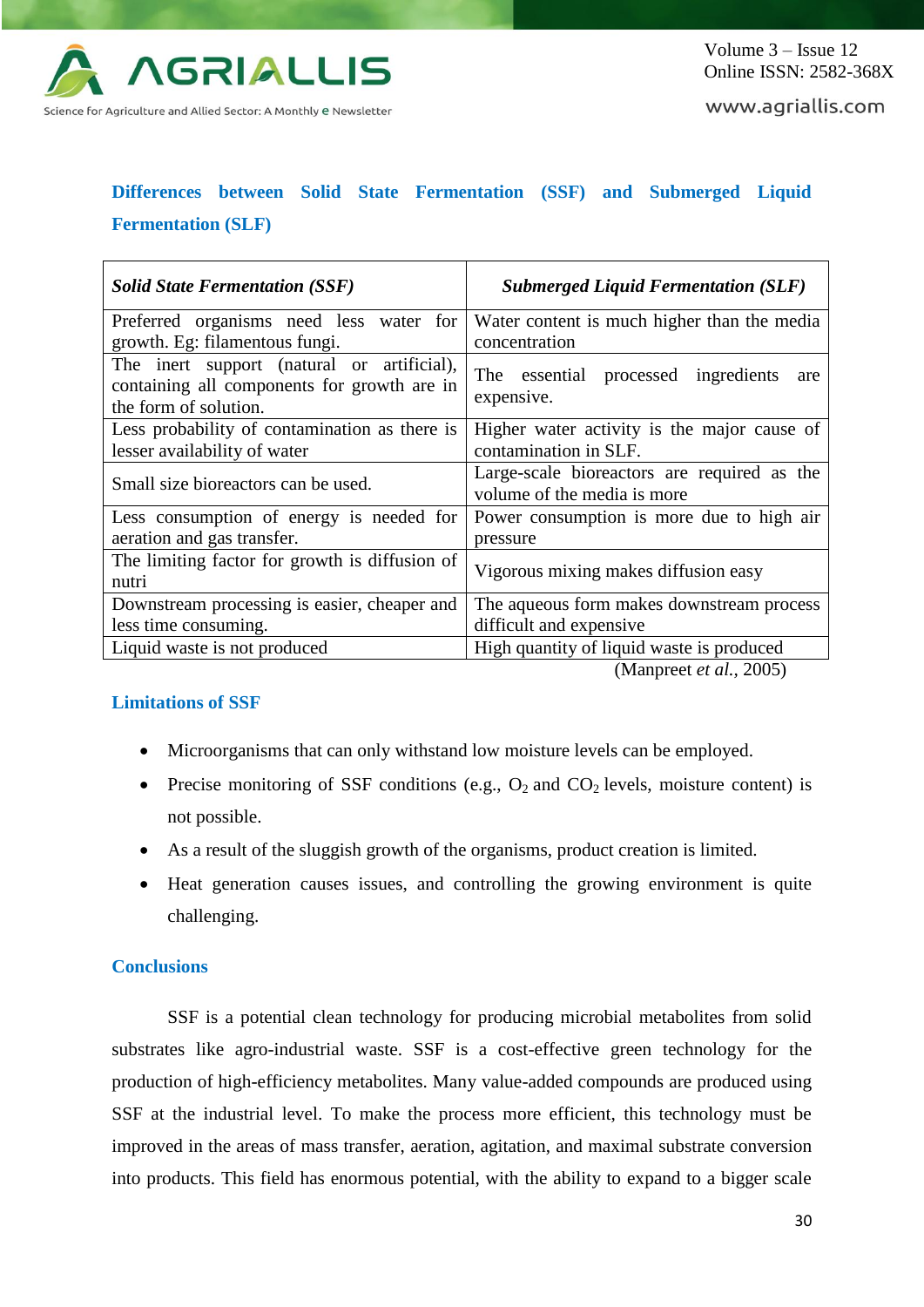

www.agriallis.com

in additional sectors in the near future to generate more industrially relevant metabolites and produce cost effective animal feed.

#### **References**

A. Pandey, C.R. Soccol, C. Larroche, Introduction, in: A. Pandey, C.R. Soccol, C. Larroche (Eds.), Current Developments in Solid-state Fermentation, Springer Science/Asiatech Publishers, Inc., New York, USA/New Delhi, India, 2007, pp. 3–12.

A. Pandey, Solid-state fermentation, Biochem. Eng J., 13 (2003), 81-84

Abo-Donia FM, Sobhy H, El-Gamal KM, Mikhail WZA (2005). Evaluation of applying the solid state fermentation technique to upgrade chemical composition and nutritive value of peanut hulls and sugarcane bagasse. Egypt. J. Nutr. Feeds 8:603-617.

C. Desgranges, C. Vergoignan, M. Georges, A. Durand, Biomass estimation in solid state fermentation, Appl. Microbiol. Biotechnol. 35 (1991) 200205.

C. Krishna, S.E. Nokes, Predicting vegetative inoculumperformance to maximize phytase production in solid state fermentation using response surface methodology, J. Ind. Microbiol. Biotech. 26 (2001) 161170.

C. Krishna, Solid-State Fermentation Systems—An Overview, Critical Reviews in Biotechnology 25 (2005) 130.

C.R. Soccol, E.S.F. da Costa, L.A.J. Letti, S.G. Karp, A.L. Woiciechowski, L.P. de Souza, Vandenberghe, Recent developments and innovations in solid statefermentation, Biotechnol. Res. Innovat. 1 (2017) 5271

C.R. Soccol, E.S.F. da Costa, L.A.J. Letti, S.G. Karp, A.L. Woiciechowski, L.P. de Souza, Vandenberghe, Recent developments and innovations in solid statefermentation, Biotechnol. Res. Innovat. 1 (2017) 5271

*Duchiron, F.; Copinet, E. (2011). "Fermentation en milieu solide" (in French).*

E. Oriol, M. Raimbault, S. Roussos, G. Viniegra-Gonzalez, Water and water activity in the solid-state fermentation of cassava starch by Aspergillus niger, Appl. Microbiol. Biotechnol. 27 (1988) 498503.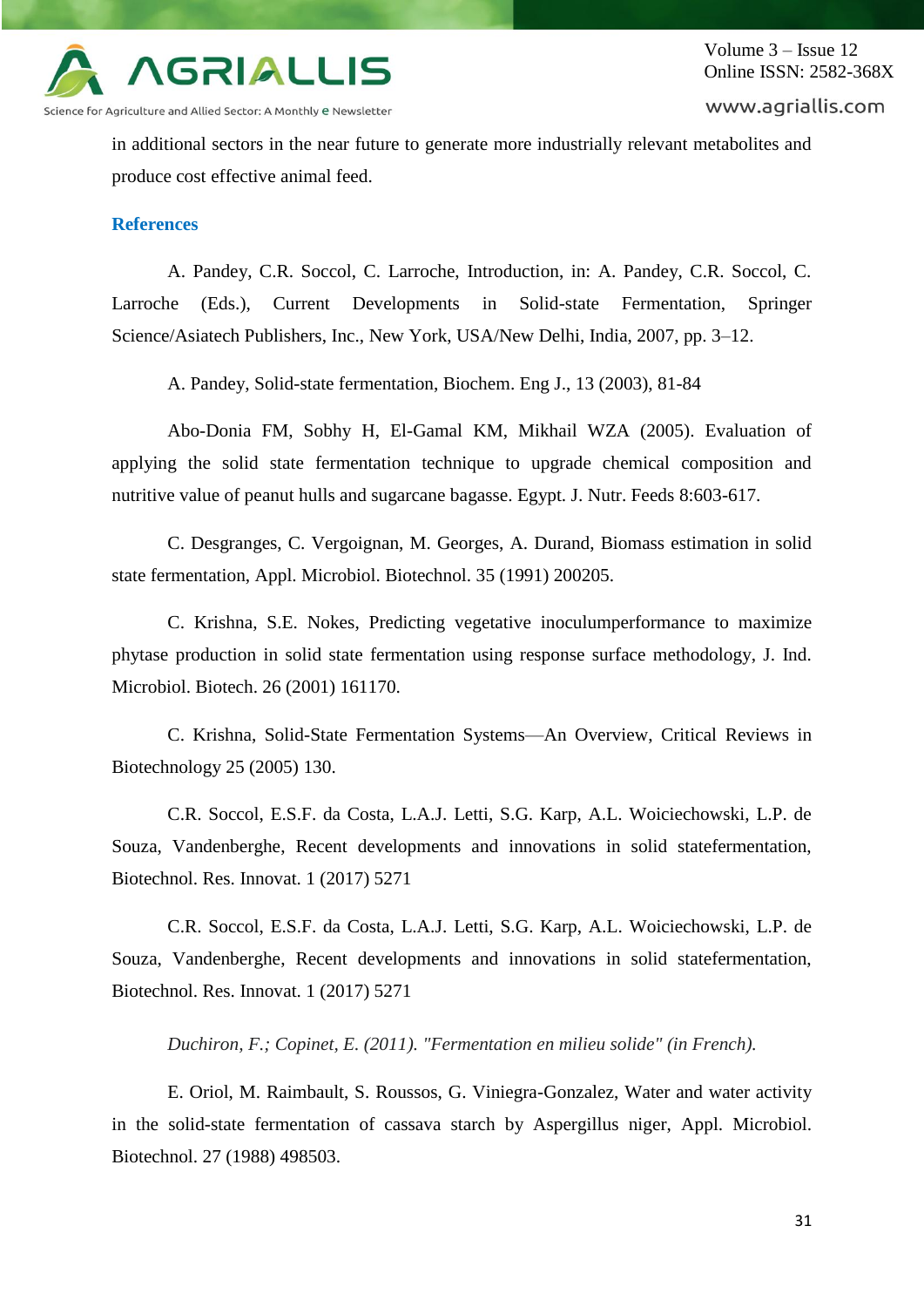

Volume 3 – Issue 12 Online ISSN: 2582-368X

www.agriallis.com

Fazaeli H, Mahmodzadeh H, Jelan ZA, Rouzbenhan Y, Liang JB, Azizi A (2004). Utilization of fungal treated wheat straw in the diet of late lactating cow. Asian-Aust. J. Anim. Sci. 2004. 17:467-472.

https://microbenotes.com/solid-state-fermentation-ssf/

J. Barrios Gonzalez, T.E. Castillo, A. Mejia, Development of high penicillin producing strains for solid-state fermentation, Biotechnol. Adv. 11 (1993) 525537.

Jalc D, Zitnan R, Nerud F (1994). Effect of fungus treated straw on ruminal fermentation in vitro. Anim. Feed Sci. Technol. 46:131-141.

Kamra DN, Zadražil F (1988). Microbiological improvement of lignocellulosics in animal feed production: a review. In: F Zadražil, P Reiniger (Eds.), Treatment of Lignocellulosics with White-Rot Fungi. Elsevier, Essex, UK, pp. 56–63.

L. Thomas, C. Larroche, A. Pandey, Current developments in solid-state fermentation, Biochem. Eng. J. 81 (2013) 146161.

Mahesh MS (2012). Fungal bioremediation of wheat straw to improve the nutritive value and its effect on methane production in ruminants. MVSc thesis submitted to National Dairy Research institute (Deemed University), Karnal, Haryana, India

Manpreet, S., Sawraj, S., Sachin, D., Pankaj, S. and Banerjee, U.C., 2005. Influence of process parameters on the production of metabolites in solid-state fermentation. *Malaysian Journal of Microbiology*, *2*(1), pp.1-9.

Omer HAA, Ali FAF, Gad SM (2012). Replacement of clover hay by biologically treated corn stalks in growing sheep rations. J. Agric. Sci. 4:257-268.

P. Nigam, A. Pandey (Eds), Biotechnology for Agro-Industrial Residues Utilisation, Springer Science, Netherlands, p 466 (2009) ISBN 978-1-4020-9941-0

P. Sangsurasak, M. Nopharatana, D.A. Mitchell, Mathematical modeling of the growth of filamentous fungi in solid state fermentation, J. Sci. Ind. Res. 55 (1996) 33334

Q. Carbou, M. Claeys-Bruno, I. Bombarda, M. Sergent, J. Jolain, S. Roussos, Experimental design and solid state fermentation: a holistic approach to improve cultural